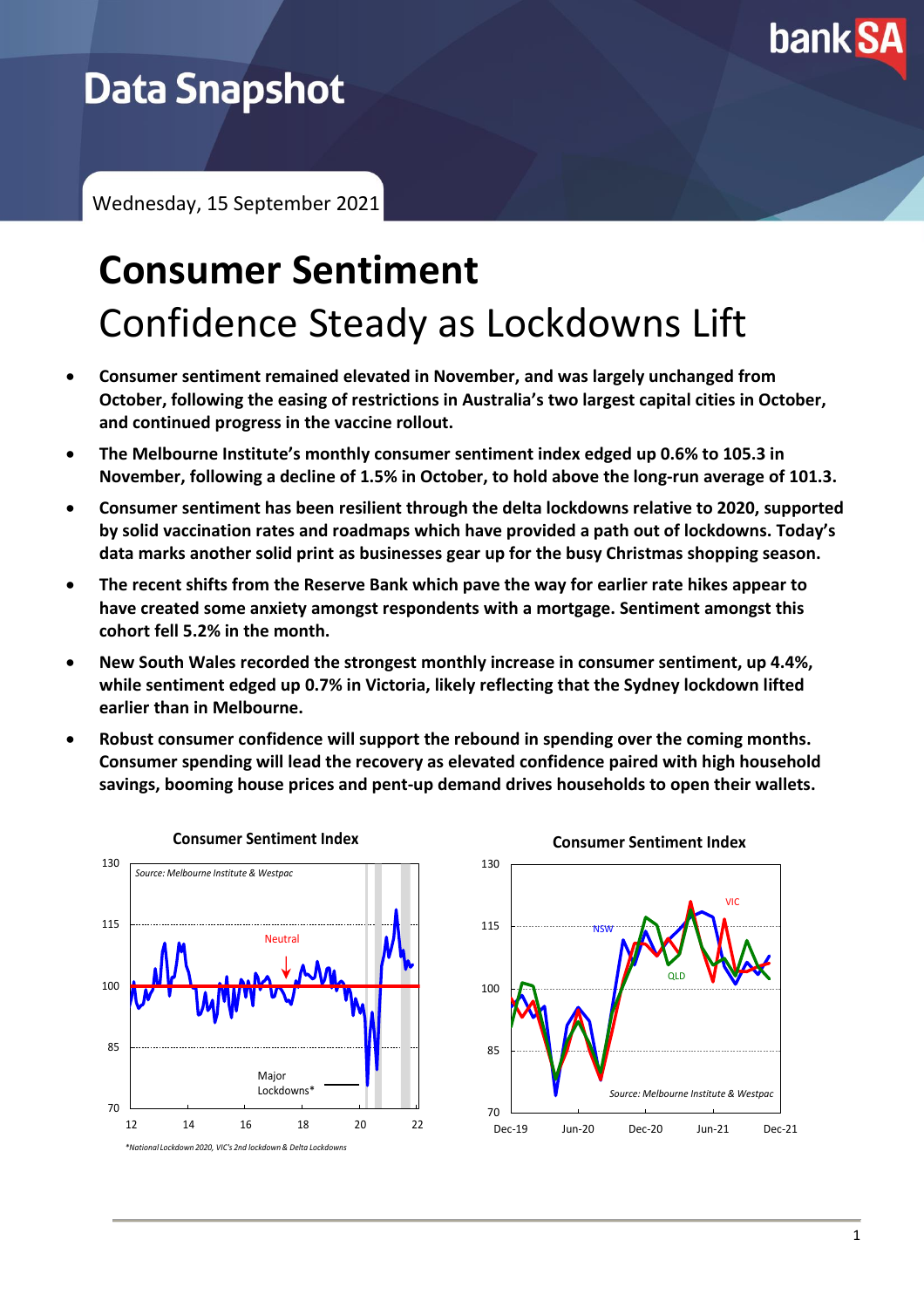Consumer sentiment remained elevated in November, and was largely unchanged from October, following the easing of restrictions in Australia's two largest capital cities in October, and continued progress in the vaccine rollout**.**

The Melbourne Institute's monthly consumer sentiment index edged up 0.6% to 105.3 in November, following a decline of 1.5% in October and above the long-run average of 101.3. The result comes after lockdowns were lifted in NSW, Victoria and the ACT, and the country reached its 80% double dosed vaccination milestone.

A result above 100 indicates that optimists outweigh pessimists. The index has now been above 100 for 14 consecutive months, despite the challenges placed on the economy by the delta outbreak. This contrasts with the index being below 100 for 4 consecutive months after the end of the national lockdown in May 2020.

In recent weeks, there has been sharp moves in financial markets alongside a growing expectation of earlier rate hikes from the Reserve Bank (RBA). And, sure enough, at the Board meeting earlier this month, the central bank dropped its yield curve target and 2024 guidance, paving the way for earlier rate hikes. Notably, confidence amongst mortgagors point to some anxiety about a rise in rates that was sooner than previously expected, as sentiment amongst respondents with a mortgage fell 5.2%.

House price expectations fell 2.4% in November, however remain well above the long-run average. The time to buy a dwelling index improved in the month, but remains depressed as affordability pressures weigh on prospective buyers.

By sub-index, the increase was led by an improvement in confidence in the economic outlook. Expectations for economic conditions over the next 12 months and 5 years rose 3.3% and 2.6% respectively. The improvement points to growing confidence in the economic recovery, underpinned by solid vaccination rates. Indeed, sentiment among those who are vaccinated or willing to be vaccinated (119.0), remains considerably higher than individuals who are unwilling to receive the vaccine (73.8). The shift in RBA guidance appears to have weighed on expectations for personal finances, with the measures for finances compared to a year ago, and over the next 12 months, both declining.

On the upside, the survey points to confidence in the jobs market as restrictions ease. The unemployment expectations index fell sharply, down 11.1% to 95.3%. A lower reading indicates more consumers expect unemployment to fall than increase.

NSW recorded the strongest monthly increase in consumer sentiment, up 4.4%, while sentiment edged up 0.7% in Victoria, likely reflecting that the Sydney lockdown lifted earlier than in Melbourne. Elsewhere, confidence fell in Queensland (-2.8%), WA (-0.3%) and SA (-5.7%) however, optimists continue to outweigh pessimists in both Queensland and WA.

## **Outlook**

Consumer sentiment remains relatively high considering recent lockdown restrictions resulting from the delta outbreak. High vaccination rates look to be minimising the downside risk of future outbreaks and consumers are confident in the economic recovery.

Robust consumer confidence will support the rebound in spending over the coming months. Consumer spending will lead the recovery as elevated confidence paired with high household savings, booming house prices and pent-up demand drives households to open their wallets.

## **Jameson Coombs, Associate Economist** Ph: 0401 102 789